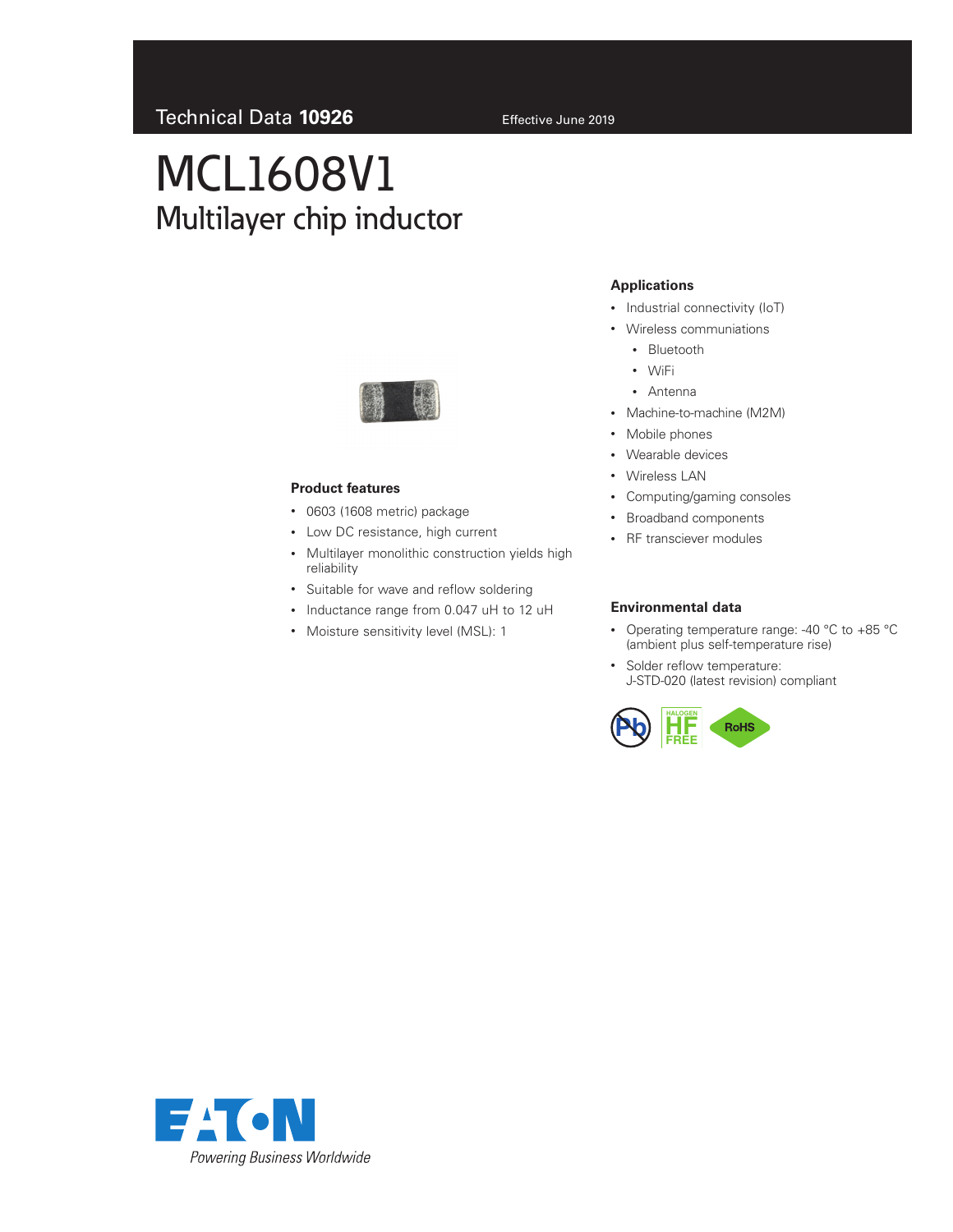## **Product specifications**

| <b>Part number</b> | <b>OCL</b><br>(uH) ±20% | <b>I</b> Rated<br>(mA) maximum | $DCR(\Omega)$<br>maximum @ +25°C | <b>SRF</b><br>(MHz) minimum | <b>Test frequency</b><br>(MHz) | Test voltage<br>(mV) |
|--------------------|-------------------------|--------------------------------|----------------------------------|-----------------------------|--------------------------------|----------------------|
| MCL1608V1-R047-R   | 0.047                   | 150                            | 0.12                             | 260                         | 1.0                            | 50                   |
| MCL1608V1-R056-R   | 0.056                   | 150                            | 0.12                             | 260                         | 1.0                            | 50                   |
| MCL1608V1-R068-R   | 0.068                   | 150                            | 0.12                             | 250                         | 1.0                            | 50                   |
| MCL1608V1-R082-R   | 0.082                   | 150                            | 0.12                             | 245                         | 1.0                            | 50                   |
| MCL1608V1-R10-R    | 0.100                   | 150                            | 0.15                             | 240                         | 1.0                            | 50                   |
| MCL1608V1-R12-R    | 0.120                   | 150                            | 0.20                             | 205                         | 1.0                            | 50                   |
| MCL1608V1-R15-R    | 0.150                   | 150                            | 0.20                             | 180                         | $1.0\,$                        | 50                   |
| MCL1608V1-R18-R    | 0.180                   | 150                            | 0.20                             | 165                         | 1.0                            | 50                   |
| MCL1608V1-R22-R    | 0.220                   | 150                            | 0.25                             | 150                         | 1.0                            | 50                   |
| MCL1608V1-R27-R    | 0.270                   | 100                            | 0.30                             | 136                         | 1.0                            | 50                   |
| MCL1608V1-R33-R    | 0.330                   | 100                            | 0.30                             | 125                         | 1.0                            | 50                   |
| MCL1608V1-R39-R    | 0.390                   | 100                            | 0.35                             | 110                         | 1.0                            | 50                   |
| MCL1608V1-R47-R    | 0.470                   | 100                            | 0.45                             | 105                         | 1.0                            | 50                   |
| MCL1608V1-R56-R    | 0.560                   | 100                            | 0.45                             | 95                          | 1.0                            | 50                   |
| MCL1608V1-R68-R    | 0.680                   | 100                            | 0.55                             | 90                          | 1.0                            | 50                   |
| MCL1608V1-R82-R    | 0.820                   | 100                            | 0.60                             | 85                          | 1.0                            | 50                   |
| MCL1608V1-1R0-R    | 1.0                     | 150                            | 0.30                             | 75                          | $1.0\,$                        | $50\,$               |
| MCL1608V1-1R2-R    | 1.2                     | 150                            | 0.30                             | 65                          | 1.0                            | 50                   |
| MCL1608V1-1R5-R    | 1.5                     | 120                            | 0.35                             | 60                          | 1.0                            | 50                   |
| MCL1608V1-1R8-R    | 1.8                     | 120                            | 0.40                             | 55                          | 1.0                            | 50                   |
| MCL1608V1-2R2-R    | 2.2                     | 120                            | 0.50                             | 50                          | 1.0                            | 50                   |
| MCL1608V1-2R7-R    | 2.7                     | 100                            | 0.60                             | 45                          | 1.0                            | 50                   |
| MCL1608V1-3R3-R    | 3.3                     | 100                            | 0.65                             | 40                          | 1.0                            | 50                   |
| MCL1608V1-3R9-R    | 3.9                     | 80                             | 0.70                             | 35                          | 1.0                            | 50                   |
| MCL1608V1-4R7-R    | 4.7                     | 80                             | 0.75                             | 33                          | 1.0                            | 50                   |
| MCL1608V1-5R6-R    | 5.6                     | 60                             | 0.90                             | 22                          | 1.0                            | 50                   |
| MCL1608V1-6R8-R    | 6.8                     | 60                             | 0.90                             | 20                          | 1.0                            | 50                   |
| MCL1608V1-8R2-R    | 8.2                     | 60                             | 1.05                             | 18                          | 1.0                            | 50                   |
| MCL1608V1-100-R    | 10 <sup>°</sup>         | 60                             | 1.15                             | 17                          | 1.0                            | 50                   |
| MCL1608V1-120-R    | 12                      | 60                             | 1.25                             | 15                          | 1.0                            | 50                   |

1. Test frequency and voltage at +25 °C

2. Resistance to soldering heat:  $+260 \pm 5$  °C for 10  $\pm$  1 second

3. At low temperature (-40  $\pm$ 2°C) the inductance change is within  $\pm$ 10%

4. At high temperature  $(+85 \pm 2^{\circ}C)$  the inductance change is within  $\pm 10\%$ 

5. Rated I: When rated I is applied to the product, self-temperature rise will be 40 °C or less. 6. Part Number Definition: MCL1608V1-xxx-R

MCL1608 = Product code and size

V1= Version indicator

xxx= inductance value in uH, R= decimal point,

If no R is present then last character equals number of zeros

-R suffix = RoHS compliant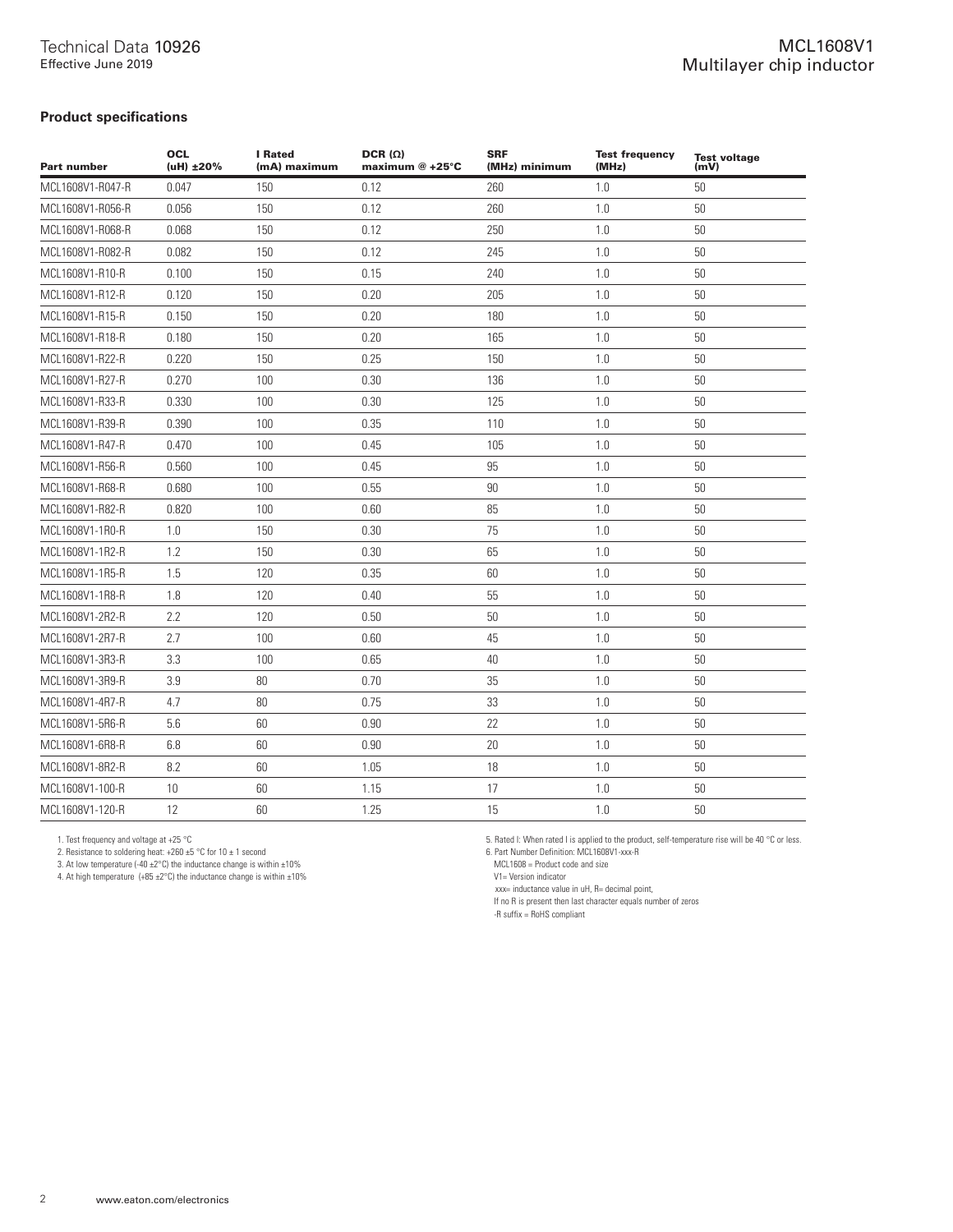## MCL1608V1 Multilayer chip inductor

## **Dimensions (mm)**





| <b>Part Number</b> |             | w               |                 | a               |                | в              |                |
|--------------------|-------------|-----------------|-----------------|-----------------|----------------|----------------|----------------|
| MCL1608V1-xxx-R    | i 1.6 ±0.20 | $0.80 \pm 0.20$ | $0.80 \pm 0.20$ | $0.30 \pm 0.20$ | $1.2 \pm 0.10$ | $0.9 \pm 0.10$ | $040 \pm 0.10$ |

No part marking

All soldering surfaces to be coplanar within 0.1 millimeters

Tolerances are ±0.2 millimeters unless stated otherwise Pad layout tolerances are ±0.1 millimeters unless stated otherwise Do not route traces or vias underneath the inductor

#### **Packaging information (mm)**

Drawing not to scale

Supplied in tape and reel packaging, 4000 parts per 7" diameter reel





| $F + 0.05$     | 3.50           |
|----------------|----------------|
| $E1 + 0.10$    | 1.75           |
| E2 Min         | 6.25           |
| $P0+0.10$      | 4.00           |
| $P1 + 0.20$    | 4.00           |
| $P$ 2+0.1      | 2.00           |
| $D0+0.10/-0$   | 1.50           |
| A <sub>0</sub> | $1.1 \pm 0.20$ |
| B <sub>0</sub> | $1.9 + 0.20$   |
| T Max          | 1.10           |
| T1 Max         | na             |
|                |                |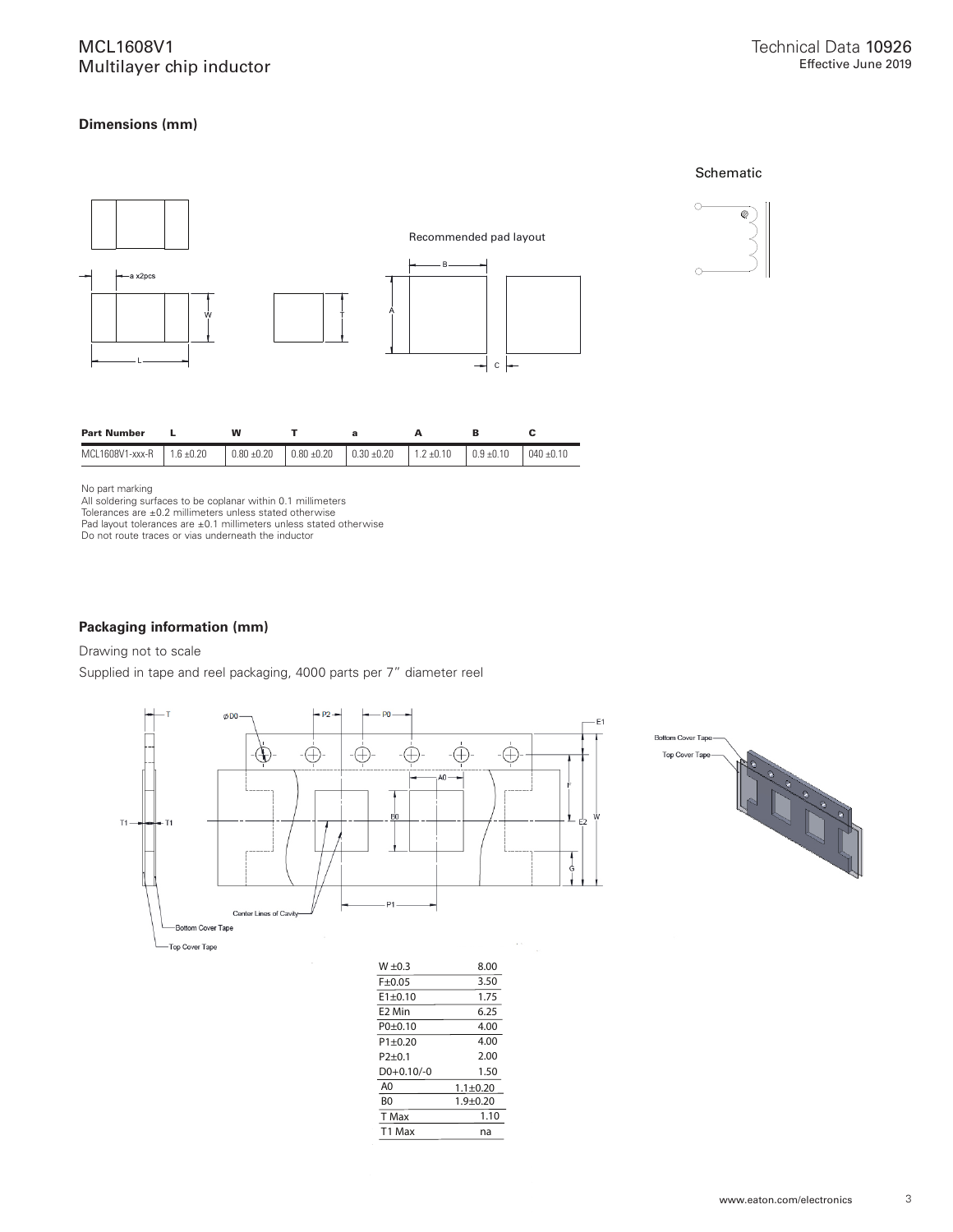## **Inductance vs frequency**

**Q vs frequency**





#### **Inductance vs current**



#### **Temperature rise vs current**

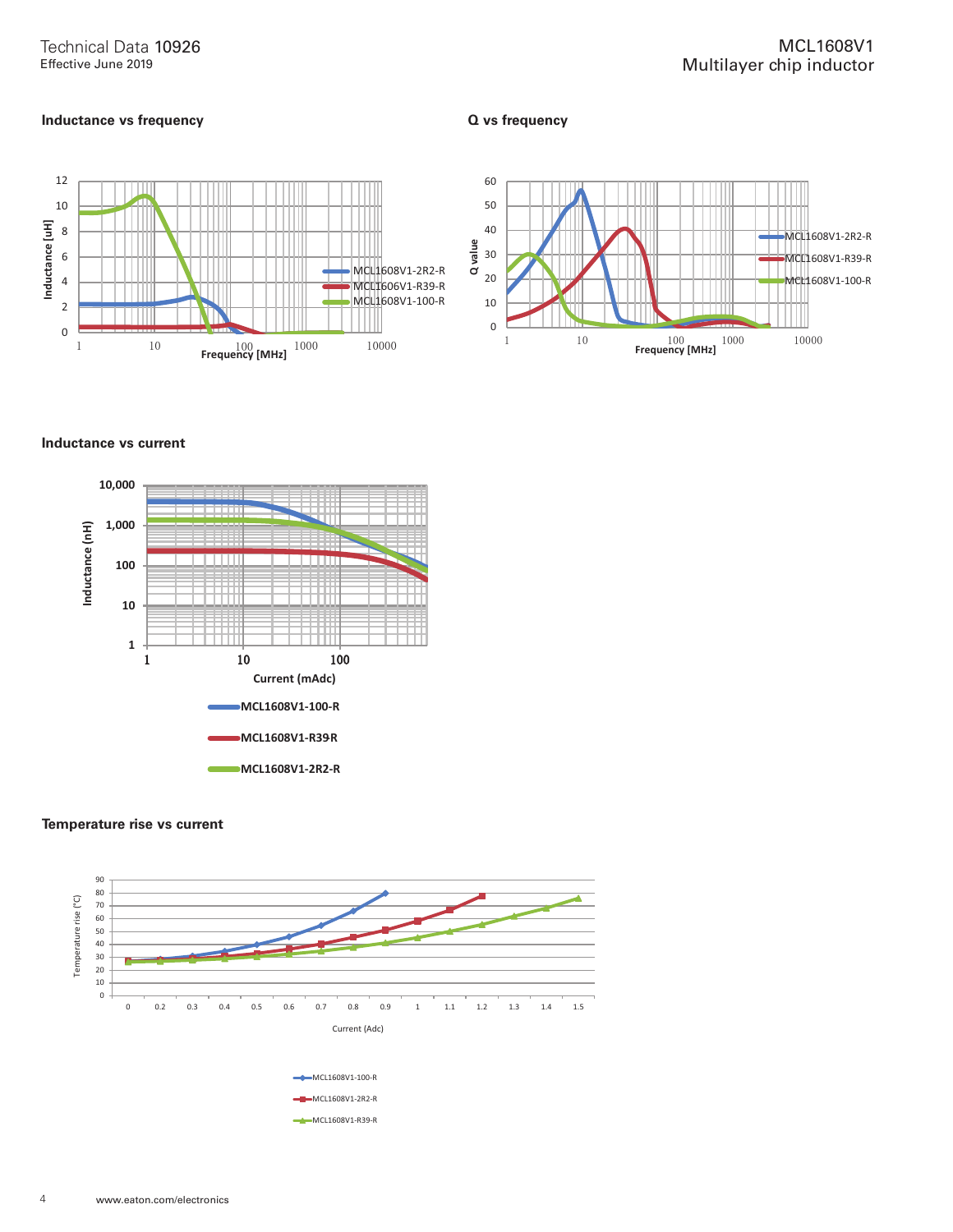# MCL1608V1 Multilayer chip inductor

## **Solder reflow profile**



#### Table 1 - Standard SnPb solder (T<sub>C</sub>)

| С<br>Package<br>Thickness | Volume<br>mm <sub>3</sub><br>$350$ | Volume<br>mm3<br>>350 |
|---------------------------|------------------------------------|-----------------------|
| $<$ 2.5 mm $\vert$        | 235 °C                             | 220°C                 |
| $\geq$ 2.5 mm             | 220 °C                             | 220°C                 |

## Table 2 - Lead (Pb) free solder (T<sub>C</sub>)

| Package<br>thickness | Volume<br>mm <sup>3</sup><br>$350$ | Volume<br>mm <sup>3</sup><br>350 - 2000 | Volume<br>mm <sup>3</sup><br>>2000 |
|----------------------|------------------------------------|-----------------------------------------|------------------------------------|
| $<$ 1.6 mm           | 260 °C                             | 260 °C                                  | 260 °C                             |
| $1.6 - 2.5$ mm       | 260 °C                             | 250 °C                                  | 245 °C                             |
| $>2.5$ mm            | 250 °C                             | 245°C                                   | 245°C                              |

### **Reference J-STD-020**

| <b>Profile feature</b>                                                            | <b>Standard SnPb solder</b> | Lead (Pb) free solder    |  |
|-----------------------------------------------------------------------------------|-----------------------------|--------------------------|--|
| Preheat and soak<br>• Temperature min. $(T_{smin})$                               | 100 °C                      | 150 °C                   |  |
| • Temperature max. $(Tsmax)$                                                      | 150 °C                      | 200 °C                   |  |
| • Time (T <sub>smin</sub> to T <sub>smax</sub> ) (t <sub>s</sub> )                | 60-120 seconds              | 60-120 seconds           |  |
| Average ramp up rate $T_{\rm smax}$ to $T_{\rm p}$                                | 3 °C/ second max.           | 3 °C/ second max.        |  |
| Liquidous temperature $(T_L)$<br>Time at liquidous $(t1)$                         | 183 °C<br>60-150 seconds    | 217 °C<br>60-150 seconds |  |
| Peak package body temperature (Tp)*                                               | Table 1                     | Table 2                  |  |
| Time $(t_0)^{**}$ within 5 °C of the specified classification temperature $(T_c)$ | 10 seconds**                | 10 seconds**             |  |
| Average ramp-down rate $(T_p$ to $T_{smax}$ )                                     | 6 °C/ second max.           | 6 °C/ second max.        |  |
| Time 25 $\degree$ C to peak temperature                                           | 6 minutes max.              | 8 minutes max.           |  |

 $^*$  Tolerance for peak profile temperature (T<sub>p</sub>) is defined as a supplier minimum and a user maximum.

 $^{**}$  Tolerance for time at peak profile temperature (t<sub>p</sub>) is defined as a supplier minimum and a user maximum.